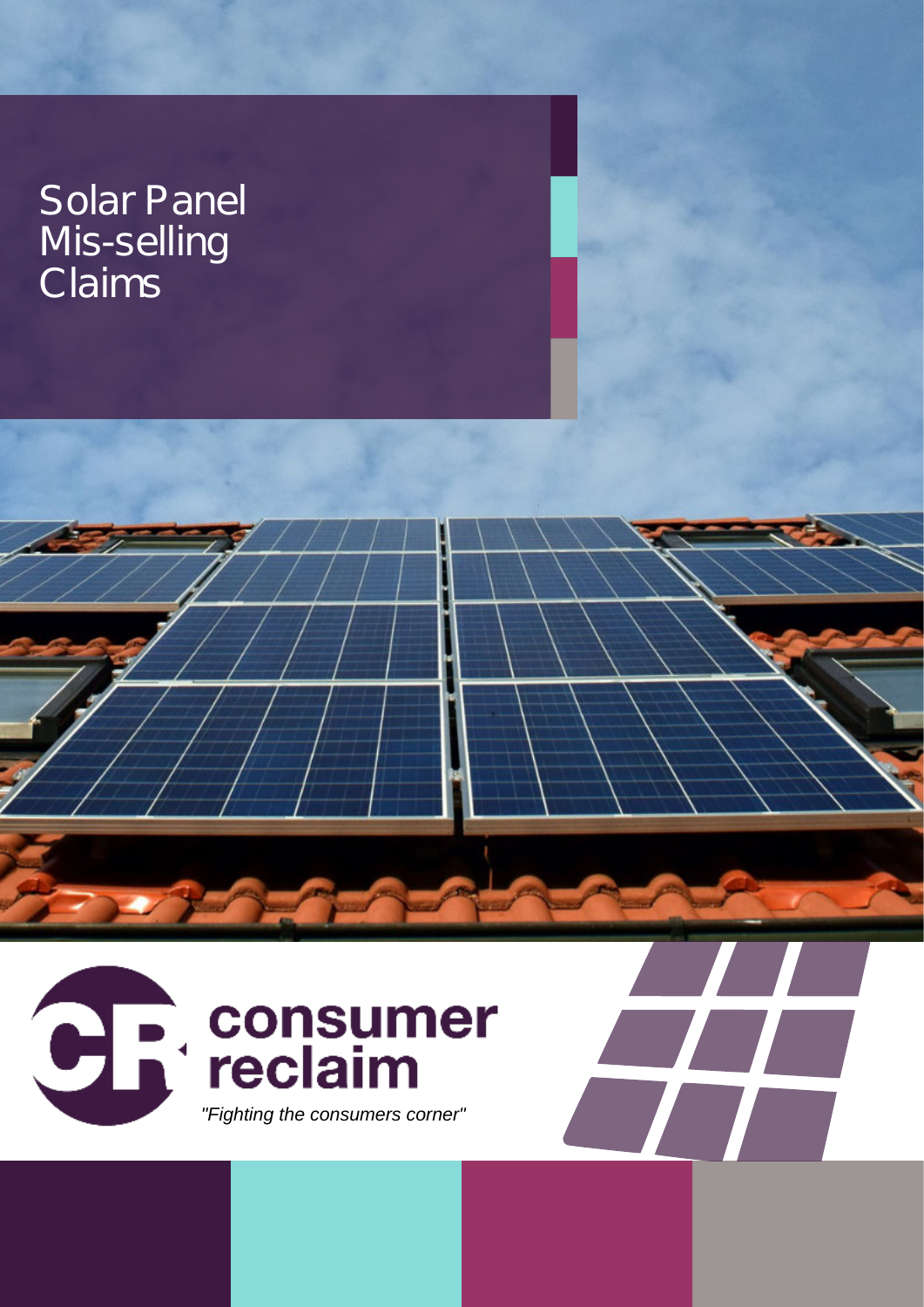#### Solar Panel Mis-selling **Claims**



Consumer Reclaim are working with clients to reclaim the costs for Solar Panel systems that were misrepresented at the point of sale.

If you have been affected by the purchase of a Solar System that was misrepresented to you, either by exaggerated returns or poor performance, we can advise you if you are able to make a claim.

Where the company you purchased the system from is no longer trading and you took out finance pay for it, we can make a claim under Section 75 of the Consumer Credit Act to seek compensation from the Lender who provided you with the f nance.

This also applies if you made the purchase, or part of the purchase, on a Credit Card.

We offer a **No Win-No Fee** service, and we even front the cost of a Survey on your property.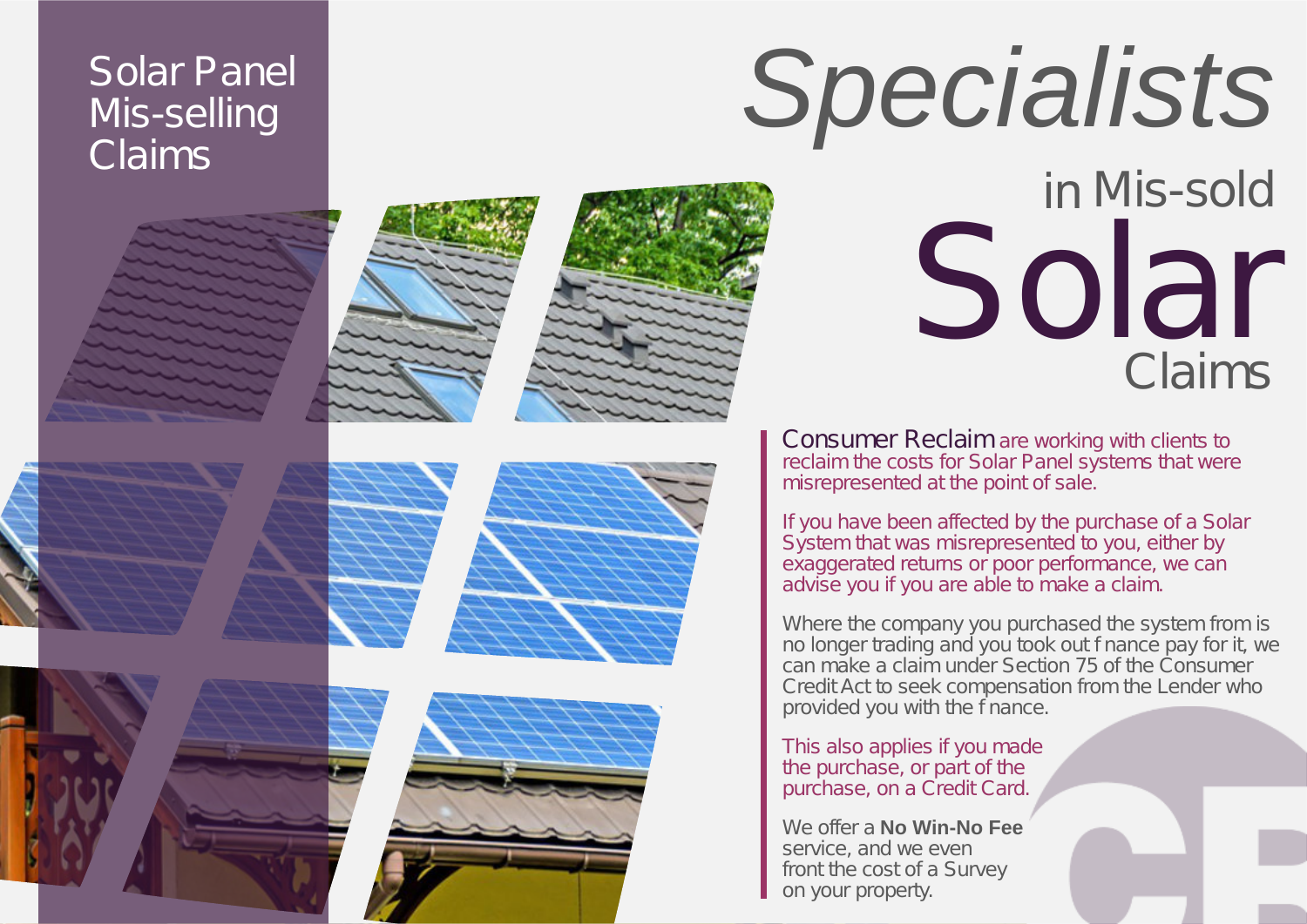# How to Claim

#### Solar Panel Mis-selling Claims

#### **What is Section 75?**

Section 75 is part of the Consumer Credit Act 1974. It states that a f nance provider is jointly and severally liable for any breach of contract or **misrepresentation** by the retailer or trader.

This makes the credit card company you may have paid the deposit with, or the lender who provided you the finance, jointly liable with the company who sold you the Solar Panel System.

This is why we are able to pursue claims against companies that sold Solar Panels who have now gone out of business.

Section 75 however does have **strict limitations.**

Contact Us To be eligible to make a claim under it, you must have had your system installed within the last 6 years. You must have also paid at least £100 on your credit card **or** taken out f nance to cover the purchase.

If you are unsure as to whether or not you fall inside these limitations, don't hesitate to get in touch with us and one of our friendly claim handlers will be able to advise you further.

Contact us today, either by filling out our online claim checker or calling us to speak with one of our experienced claim handlers.

consumer-reclaim.com/solar-pv-panels/

**0800 988 8822**

info@consumer-reclaim.co.uk

Next, we will send out our claim pack to you. The paperwork is straight forward and allows us to represent you when dealing with your lenders. Once this is signed and returned, we can get to work on your case.

If required, we will arrange for a qualified surveyor to visit your property. This cost is paid upfront by us and only payable by you if your claim is successful.



2

1

Let Consumer

Rec

 $\ddot{\mathbf{p}}$ iru

 $\overline{\mathsf{T}}$ g<sup>i</sup>  $\overline{\mathsf{h}}$  $\prec$ o  $\Xi$ 

Corner.

Every claim is unique, and depending on the characteristics of your case we may have to pursue multiple avenues to reach an acceptable settlement.

We are prepared for all eventualities with a panel of experienced Solicitors who can issue your claim in court if your lender rejects the initial complaint.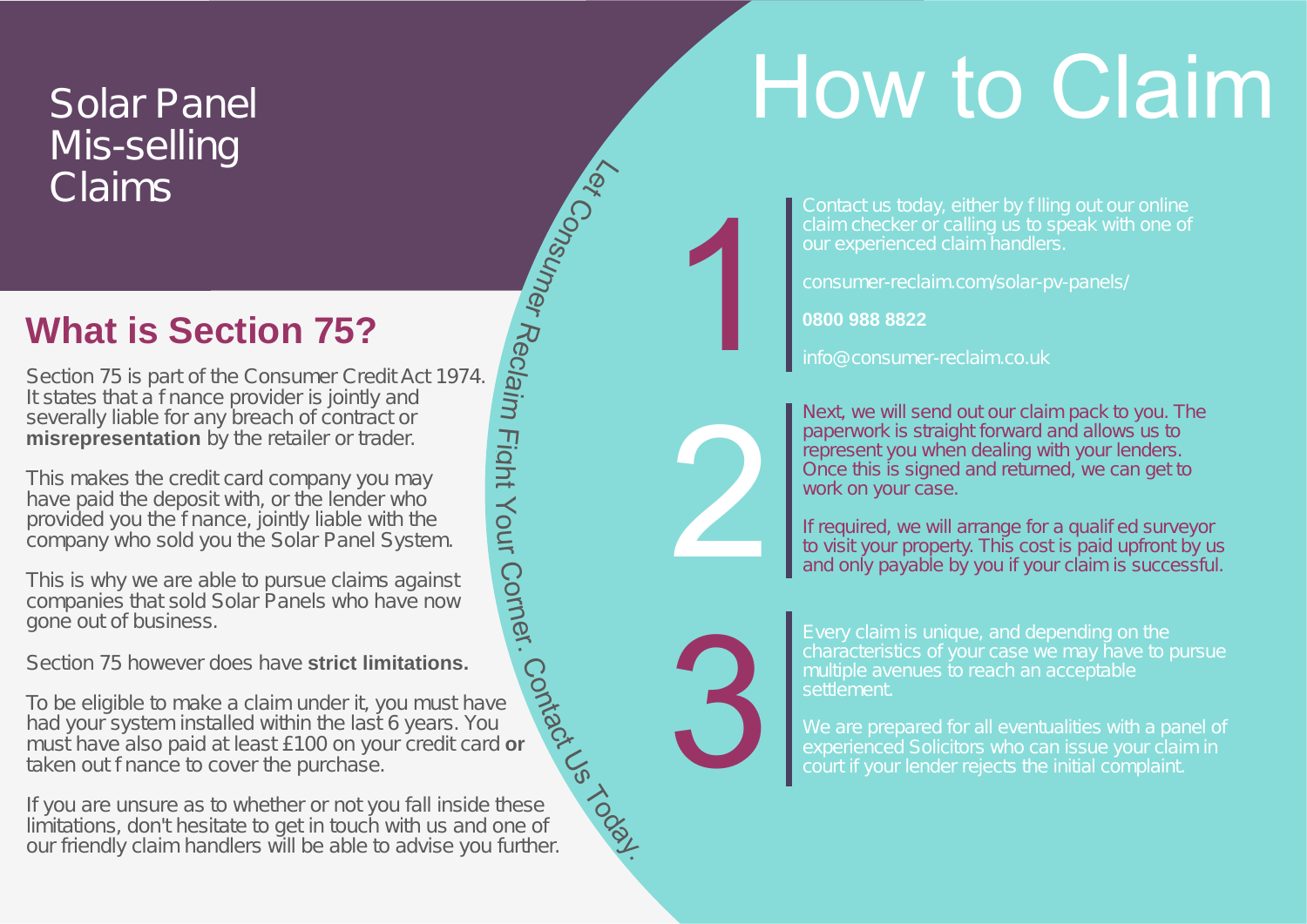## Top 3 Lenders

we are currently claiming against:

Top 3 we are currently claiming against: **Merchants** Barclays Genius Energy My Planet **Shawbrook Creation** 

Solar King

Solar Panel Mis-selling Claims

These are just our top 3 when it comes to the companies involved with mis-sold Solar Systems.

Every day we are coming across new companies that have found to be at fault.

Regardless of who you bought your system from, or who you used to f nance it, get in touch with us today to f nd out if you have a claim.